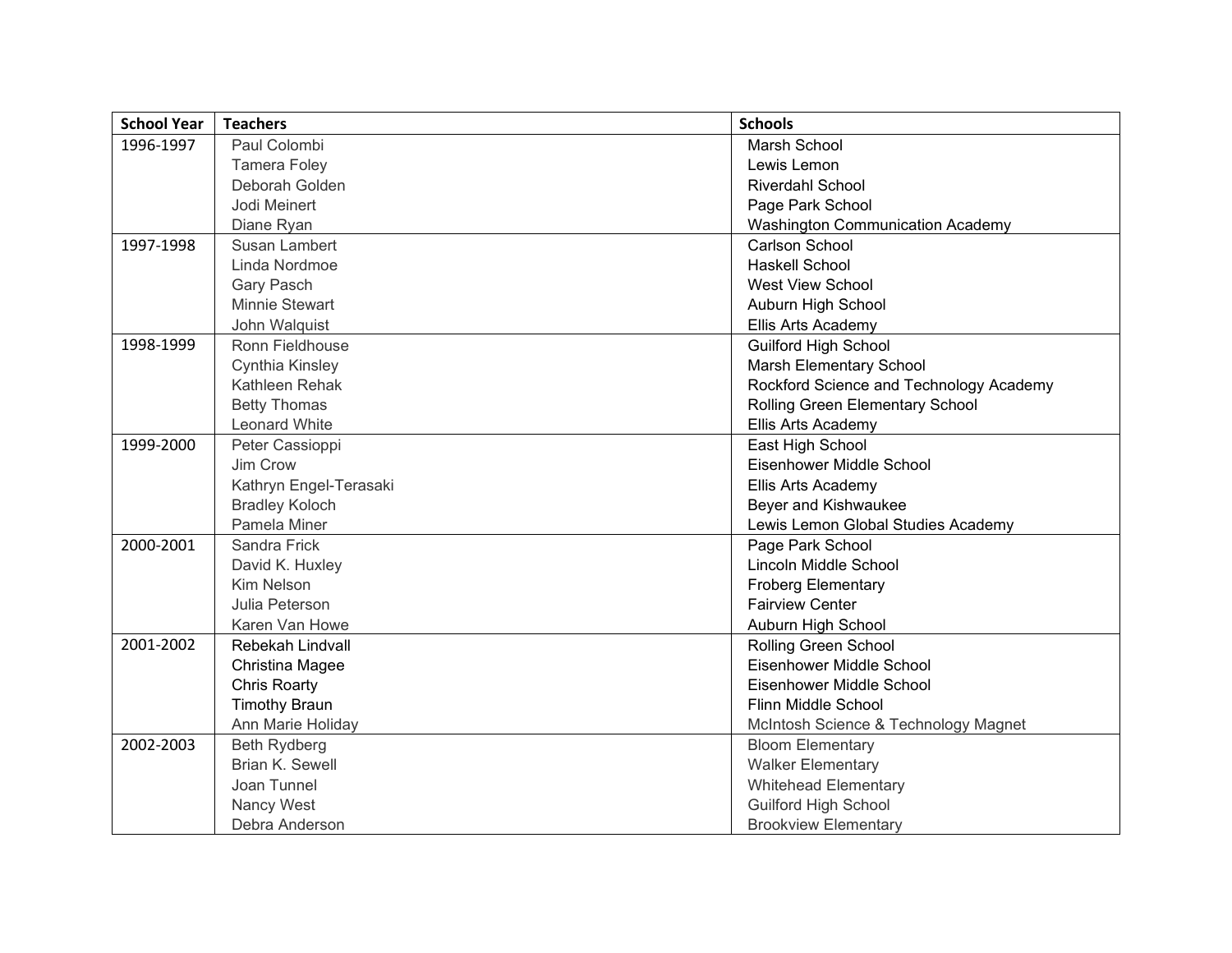| <b>School Year</b> | <b>Teachers</b>                   | <b>Schools</b>                                  |
|--------------------|-----------------------------------|-------------------------------------------------|
| 2003-2004          | Mimi Bannon                       | Stone Creek Elementary School                   |
|                    | <b>Christine Coppinger Benson</b> | Marquette Elementary School                     |
|                    | Mary J. Hartshorn                 | Ledgewood Elementary School                     |
|                    | Sean Monahan                      | Dorothy Simon Elementary School                 |
|                    | Sandra Tunison                    | Ledgewood Elementary School                     |
| 2004-2005          | Candice M. Anderson               | Harlem Middle School                            |
|                    | Jason Anderson                    | <b>Guilford High School</b>                     |
|                    | Janet C. Kagan                    | Hononegah High School                           |
|                    | Timothy J. Sughroue               | Hononegah High School                           |
|                    | Donald S. Terasaki                | Boylan Catholic High School                     |
| 2005-2006          | <b>Holly Armato</b>               | Swan Hillman Elementary School                  |
|                    | Carrie Brockway                   | Ledgewood Elementary School                     |
|                    | <b>Traci Hill</b>                 | <b>Rockton Grade School</b>                     |
|                    | <b>Heather Swanson</b>            | Meehan Elementary School                        |
|                    | Sally B. Williams                 | Kinnikinnick Elementary School                  |
| 2006-2007          | <b>Gerald Davies</b>              | Boylan Central Catholic High School             |
|                    | Gina Hayunga                      | South Beloit Junior High School                 |
|                    | <b>Mark Luthin</b>                | <b>Belvidere High School</b>                    |
|                    | Megan Poynor                      | Harlem Middle School                            |
|                    | Pam Short                         | West Middle School                              |
| 2007-2008          | Rosalind Ascharya                 | Washington Elementary-Belvidere                 |
|                    | Patty Bachmann                    | Barbour Language Academy                        |
|                    | Martha Kaiser                     | <b>Manchester Elementary</b>                    |
|                    | Amy Meier                         | <b>Whitman Post Elementary</b>                  |
|                    | <b>Richard Toppe</b>              | <b>Brookview Elementary</b>                     |
| 2008-2009          | <b>Trey Fisk</b>                  | Rockford Lutheran Junior and Senior High School |
|                    | Megan Forsythe                    | Prairie Hill School                             |
|                    | Lynn Marie Graczyk                | Jefferson High School                           |
|                    | Jessica Lindvall-Powell           | Roscoe Middle School                            |
|                    | Penny Spears                      | <b>Belvidere Central Middle School</b>          |
| 2009-2010          | Shannon Anderson                  | Prairie Hill School                             |
|                    | Erikka Coletta                    | Ledgewood School                                |
|                    | Amy Conklin                       | <b>Windsor Elementary School</b>                |
|                    | Cindy Adami                       | <b>Brookview Elementary School</b>              |
|                    | <b>Patty Crow</b>                 | Maria Montessori School                         |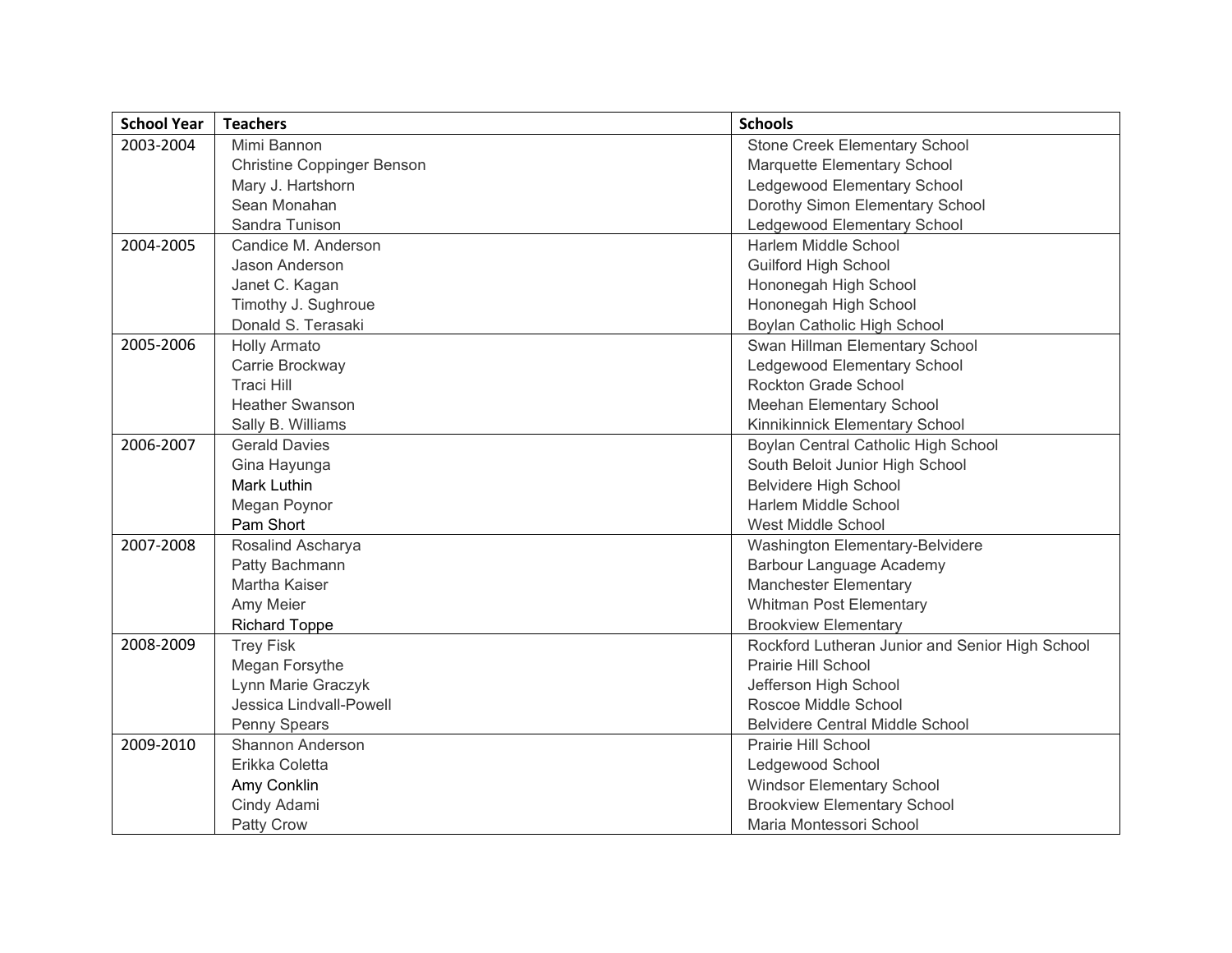| <b>School Year</b> | <b>Teachers</b>               | <b>Schools</b>                               |
|--------------------|-------------------------------|----------------------------------------------|
| 2010-2011          | Carol L. Davies               | Boylan Catholic High School                  |
|                    | Carl Hobbs                    | <b>Belvidere High School</b>                 |
|                    | Dr. Ann E. Reynolds           | Hononegah Community High School              |
|                    | Rissa Spangler                | Eisenhower Middle School                     |
|                    | Bradley C. Stott              | Keith Country Day School                     |
| 2011-2012          | Sonia O. Belmontes            | Barbour Language Academy                     |
|                    | <b>Bev Cicolello</b>          | <b>Fairview Early Education Center</b>       |
|                    | Jennifer Egan                 | Rockford Lutheran Academy                    |
|                    | Debbie Lecuyer                | Kinnikinnick Elementary School               |
|                    | Gina Marie Tulla              | <b>Whitman Post</b>                          |
| 2012-2013          | Kathryn Linden                | East High School                             |
|                    | Michael A. Lantz              | <b>Guilford High School</b>                  |
|                    | <b>Bethany Pitman</b>         | Rockford Lutheran Jr/Sr High School          |
|                    | <b>Jilian Reints</b>          | Belvidere High School & Belvidere North H.S. |
|                    | Michael D. Winebrenner        | North Boone Middle School                    |
| 2013-2014          | Sarah Meyers                  | <b>Fairview Early Childhood Center</b>       |
|                    | Joshua Rollins                | <b>Washington Academy</b>                    |
|                    | Erin Salberg                  | <b>Rockton Grade School</b>                  |
|                    | Amanda Schiesher              | <b>Washington Academy</b>                    |
|                    | Carolyn Massier               | <b>Rock Cut Elementary</b>                   |
| 2014-2015          | Rohini Gupta                  | Harlem High School                           |
|                    | Laurie Mayer                  | Willowbrook Middle School                    |
|                    | Amy Orvis                     | Montessori at Thurgood Marshall School       |
|                    | <b>Rebecca Downing Pelley</b> | Boylan Catholic High School                  |
|                    | James Schoepski               | <b>Belvidere High School</b>                 |
| 2015-2016          | <b>Tiffany Aurand</b>         | <b>Windsor Elementary</b>                    |
|                    | Tina Cuppini                  | Ledgewood School                             |
|                    | <b>Beth Limones</b>           | Seth Whitman Elementary                      |
|                    | Tom O'Brien                   | <b>Beyer Elementary</b>                      |
|                    | Laura Wanke                   | Pecatonica Elementary                        |
| 2016-2017          | <b>Thomas Freesmeier</b>      | Harlem Middle School                         |
|                    | Linda Julian                  | Willowbrook Middle School                    |
|                    | Julie A. (Sorrentino) Thomas  | Harlem High School                           |
|                    | Sarah Schaefer                | Roosevelt CEC                                |
|                    | Jared M. Young                | Belvidere North High School                  |